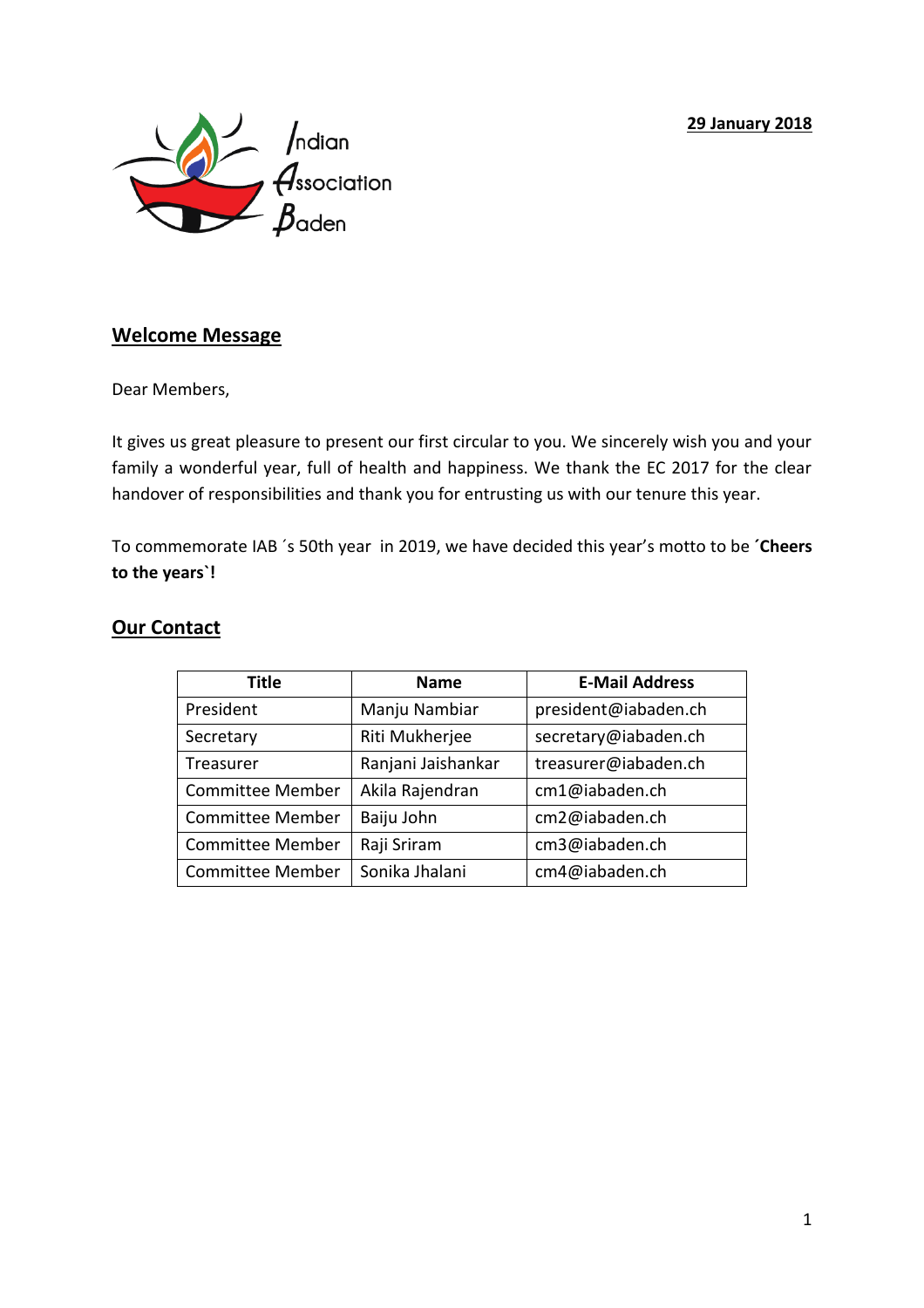# **IAB calendar of events for 2018**

Please take some time to block the dates that we are able to share with you already.

*Note:* Some event locations are to be confirmed *(TBC)* as we are still working on finding the location or awaiting confirmation. The details marked with (**\***) are *tentatively* confirmed but may be subject to change. We hope to provide you the confirmed details at the earliest possible.

| <b>No</b>      | Event                       | Location                      | Date - 2018         |
|----------------|-----------------------------|-------------------------------|---------------------|
| $\mathbf{1}$   | Bowling + Holi              | Sport Baregg (Bowling) +      | 10 March            |
|                |                             | ABB Canteen (Segelhof-        |                     |
|                |                             | Dättwil)                      |                     |
| $\overline{2}$ | <b>Variety Evening</b>      | Reformierte Church,           | 12 May              |
|                |                             | Wettingen                     |                     |
| 3              | Picnic (Day/Over Night)     | <b>TBC</b>                    | 16/17 or 23/24 June |
| $\overline{4}$ | Sports Day                  | <b>Baden Sport Halle -AUE</b> | 26 August           |
| 5              | Gala Evening                | <b>TBC</b>                    | 27 October/03       |
|                |                             |                               | <b>November</b>     |
| 6              | Christmas Events for all    | <b>TBC</b>                    | <b>TBC</b>          |
| 7              | <b>General Body Meeting</b> | <b>TBC</b>                    | 12 January (2019)   |

We request you to take note of the date of Variety evening on the 12 May. We sincerely tried to look for alternatives but were not successful in finding a suitable hall to host this special event.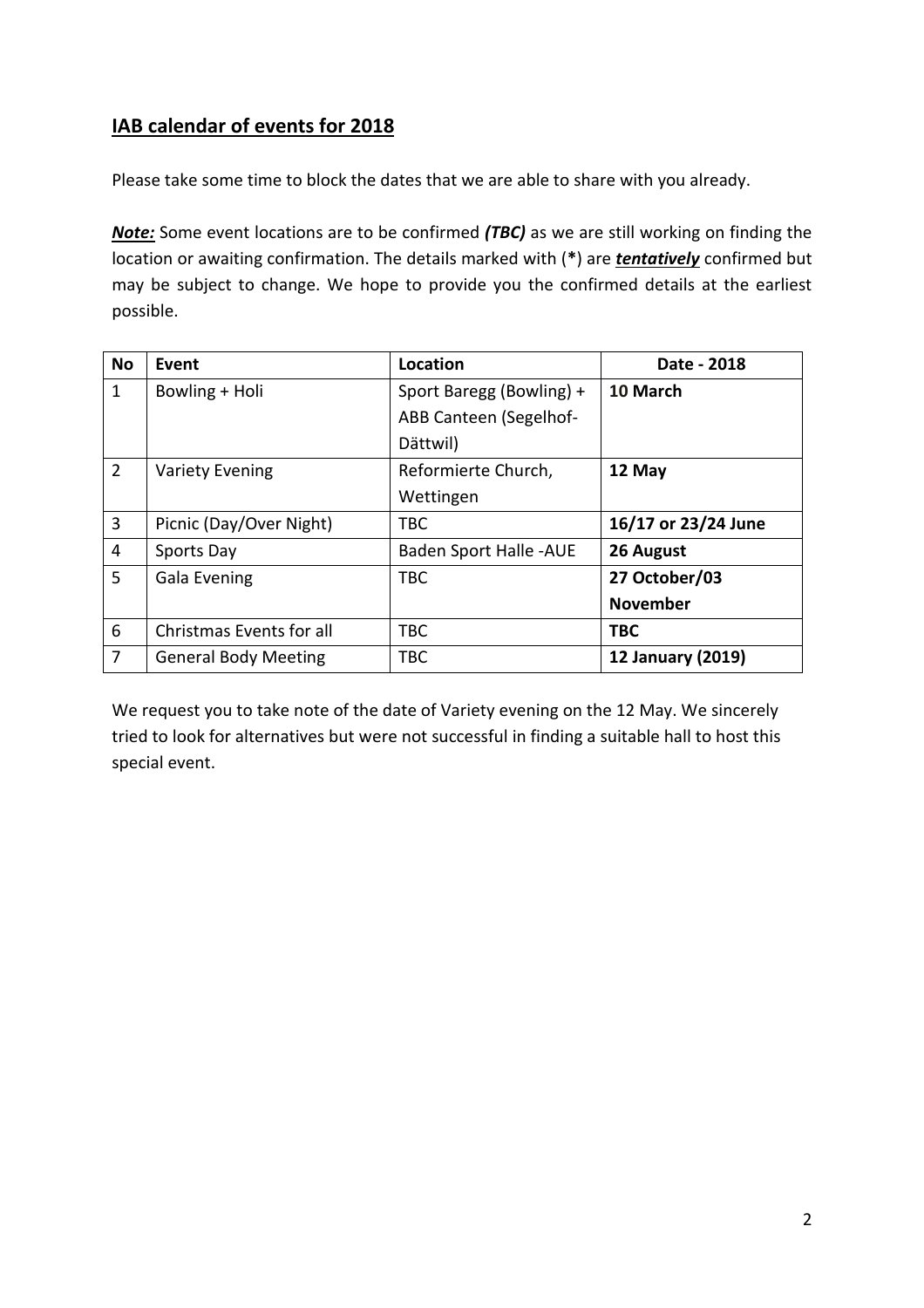## **Our first event: Bowling Evening + Colours of Holi.**

We are happy to inform you that all 20 lanes at Sport World, Baregg are reserved for IAB. Accordingly, the arrangement will allow a maximum of **120** people to bowl. Registration will be strictly based on *first-come, first-served basis with confirmed payments*. So fasten your seat belts!

After Bowling we will move for Holi and Dinner to *Restaurant Foodorama.* **ABB Forschungenszentrum, Baden- Dättwil.** A maximum of additional 30 people who want to join for dinner only (no bowling) are most welcome. It is a walkable distance and car parking is available as well. Bus number 7 towards Birmenstorf is another option with bus stop Segelhof.



### **Art wall 2018: Theme- Colours**

We invite our children (up to the age of 16 years) to send us their sketches/drawings and paintings on the theme colour and Holi on A4 paper with their names underneath. It will be our pride to share these with our members through a small exhibition at the dinner venue. Please note this is not a competition.

All artwork is to be given up to Sonika Jhalani promptly before Bowling begins.

We request participants to email her at [cm4@iabaden.ch](mailto:cm4@iabaden.ch) **by 8th March** to confirm participation in the above.

### **Program Details**

*Venue:* Bowling: Sport World Baregg, Zelgweg 11, 5405 Baden-Dättwil

Holi + Dinner: Restaurant Foodorama,ABB Forschungszentrum,5405 Baden-Dättwil

*Date:* Saturday,10 March 2018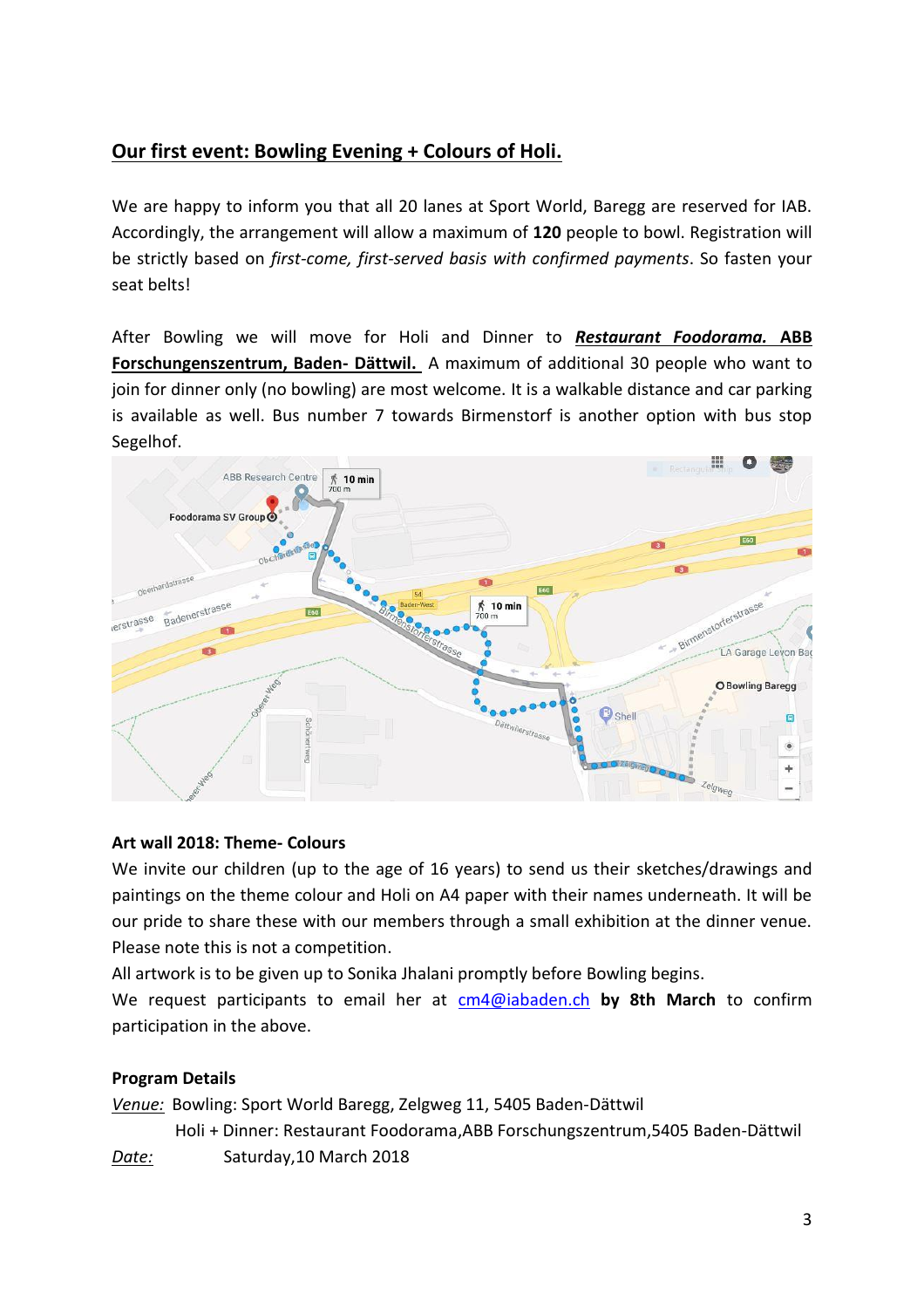| Programme: 17.00 |                 | Meeting time (for bowlers)                            |
|------------------|-----------------|-------------------------------------------------------|
|                  | 17.00-17.30     | Collection of shoes                                   |
|                  | $17:30 - 18:30$ | <b>Bowling Blast</b>                                  |
|                  | 19:00 onwards   | Holi celebration and Dinner including music and other |
|                  |                 | exciting activities                                   |

*Registration deadline:***Friday, 2 March 2018** (including payment)

#### **The prices (CHF) for Bowling + Celebration of Holi & dinner are as follows:**

| Category                              | Less than<br>6 yrs | $6 - 16$ yrs. | $> 16$ yrs |
|---------------------------------------|--------------------|---------------|------------|
| Members* (Bowling + Holi & Dinner)    | Free               | 20            | 25         |
| Members* (Holi and Dinner only)       | Free               | 15            | 20         |
| Non-members (Bowling + Holi & Dinner) | Free               | 35            | 40         |
| Non-members (Holi & Dinner only)      | Free               | 35            | 40         |

Age group clarification:

**6– 16 yrs.** - Children who have not yet reached their 17th Birthday on the day of the event

(\*) Member rates also apply to:

- Grand Children (less than 18 years old) of members registered for the event
- Visiting (should **not** be resident of CH) relatives/friends of members registered for the event

The costs for shoes and dinner are included in prices noted above. Children below the age of six (6) years are free. Members' guests who are residents of Switzerland will be treated as non-members. Unfortunately, children below six (6) years are not allowed to bowl due to safety regulations but can come with their parents and watch the event.

#### **Registration:**

The deadline for registration is **Friday, 2 March 2018** and is done on a *first-come, first-serve basis.* May we remind that registration is considered confirmed only after receipt of payment!

You can register directly on our website: [http://iabaden.org/#page\\_events\\_registration](http://iabaden.org/#register_for-event_form) or via email to (Baiju John) [cm2@iabaden.ch](mailto:cm2@iabaden.ch) in the following format

| <b>Name</b> | Age of child            | Member / Non- | Bowling + Dinner |
|-------------|-------------------------|---------------|------------------|
|             | $(0 - 16 \text{ yrs.})$ | member        | Dinner only      |
|             |                         |               |                  |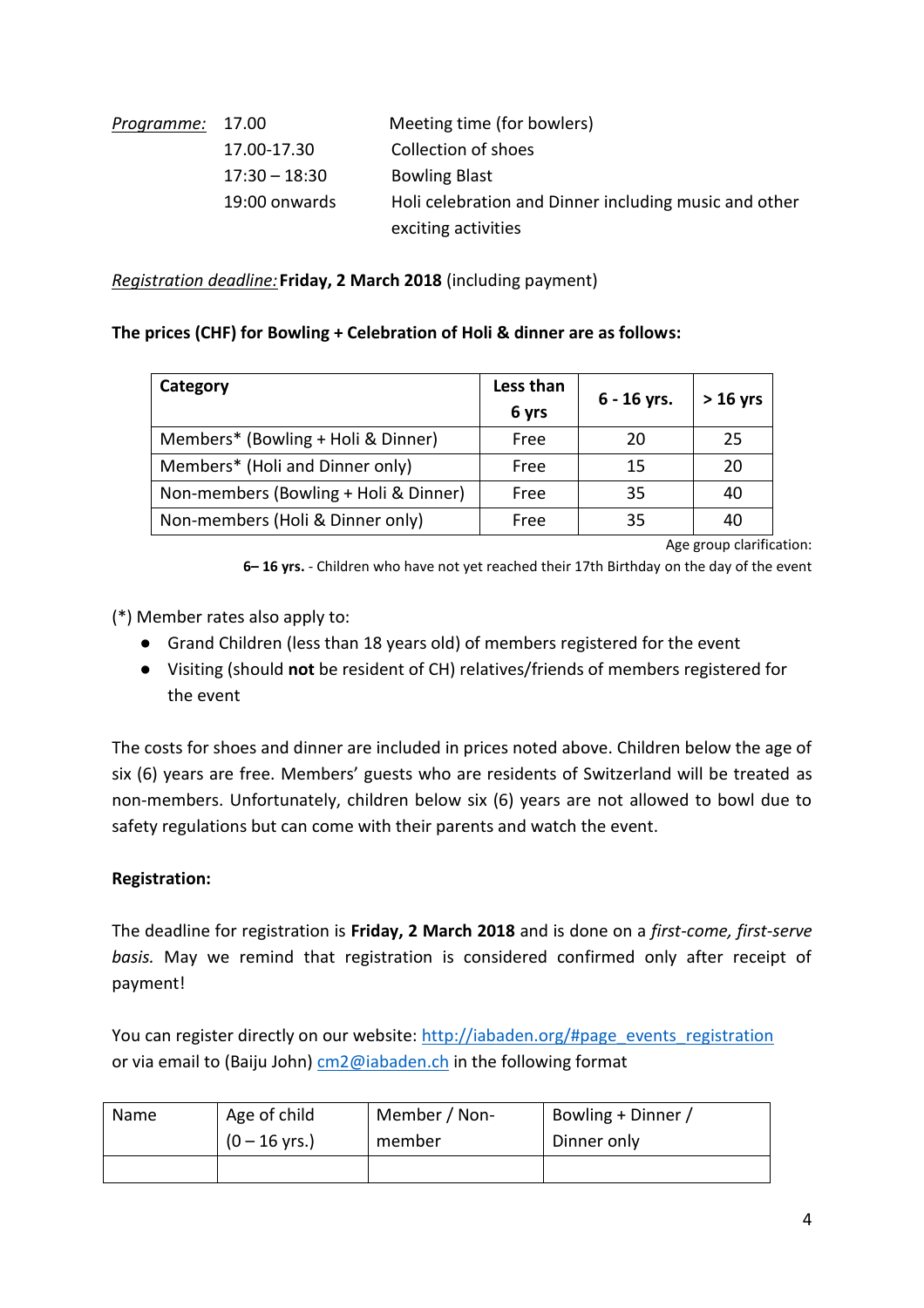Members are kindly requested to pay through E-Banking / bank transfer as per details below. We urge members not to make payment at the Post Office to avoid additional charges to our association.

**Indian Association, 5401 Baden Account No. 50-17831-6 IBAN: CH54 0900 0000 5001 7831 6**

## **Our second event: Variety Evening**

Variety Evening is scheduled for **12 May 2018. Please block your calendars.** 

Event co-ordinators are:

- Riti Mukherjee (secretary@iabaden.ch)
- Akila Rajendran ([cm1@iabaden.ch\)](about:blank)
- Raji Sriram [\(cm3@iabaden.ch\)](mailto:cm3@iabaden.ch))

Variety evening holds a special place in hearts of all our members – This is a stage where talent knows no bound! Participation is open to all children who have celebrated their 4th birthday. Participation is open to our Adult members too. Put on your best performance as talent knows no age! We request all who wish to participate to send their name, age (for children), gender and desired performance (e.g. dance, sing, act, play an instrument, comedy, magic, elocution etc.) to [cm1@iabaden.ch](mailto:cm1@iabaden.ch) or [cm3@iabaden.ch](mailto:cm3@iabaden.ch) latest by **Feb 28, 2018.** For group performance like a play, please send single email with all necessary details. As in the past years, for children, we intend to form the group and kick-start our practice as soon as possible. We recommend the parents of our young and teen members to motivate their kids to participate. It is not only a stage for talent but a stage that can bring out much more in a child.

Variety evening has stood tall on the shoulders of our **choreographers** and **performance coordinators** who have taken time out from their schedules to train and guide our children to bring out mind-blowing performances and roaring applause. We need you this time too! Furthermore, we reach out to members who would like to join our choreographing team. Contact us with your ideas and we will take it from there. The last date for sharing your ideas is the same as for the participants – **Feb 28, 2018**. Send your email to [cm1@iabaden.ch](mailto:cm1@iabaden.ch) or [cm3@iabaden.ch.](mailto:cm3@iabaden.ch)

## **Grand Event for Members only.**

Information related to Grand Event has been planned to be sent to all members by the end of February.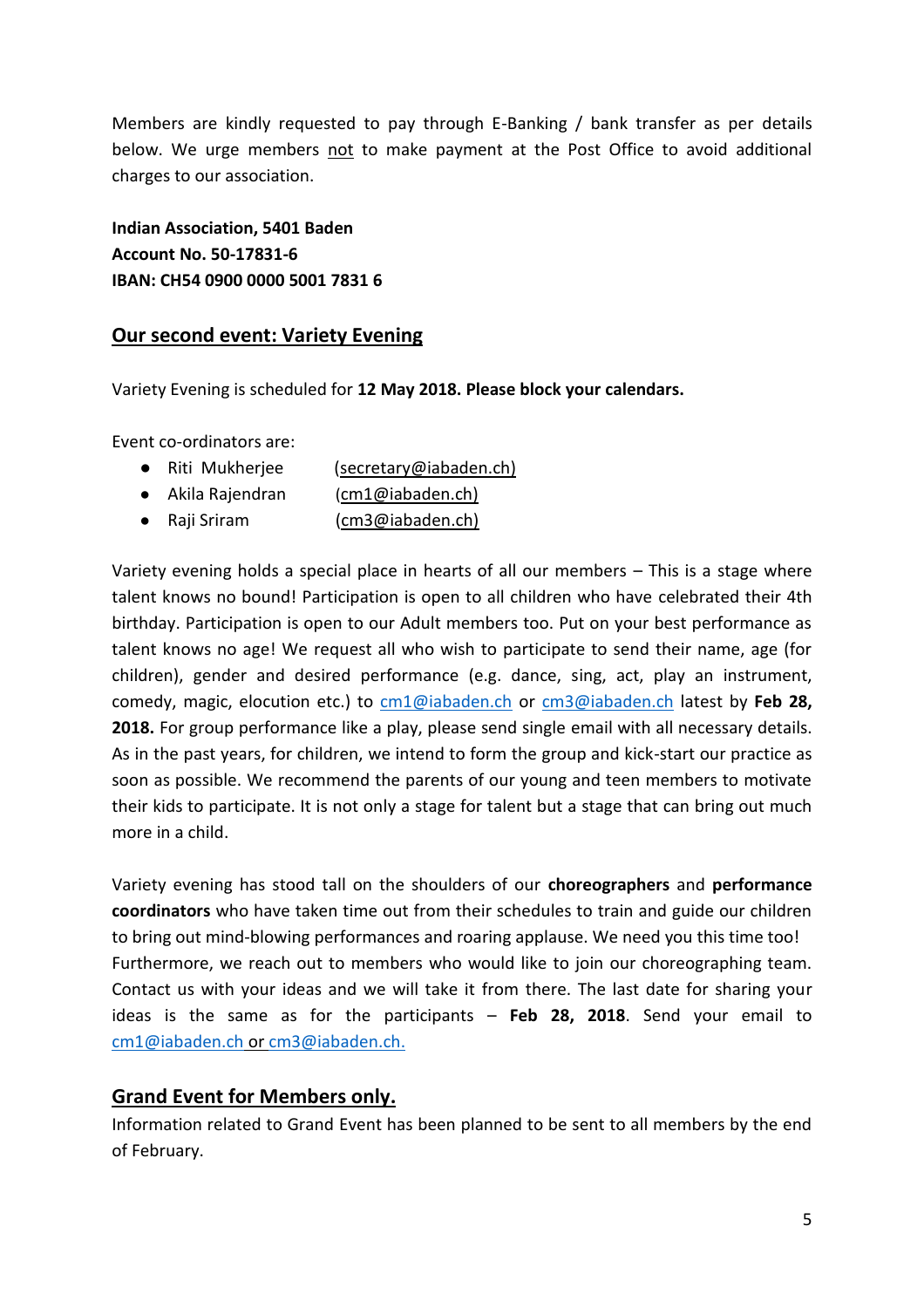## **IAB Awards**

Please send your request for awards to the following e-mail addres[s president@iabaden.ch.](mailto:president@iabaden.ch) Award requests must be accompanied with the supporting documents.

## **IAB Membership Fees**

The following membership fees are applicable for the year 2018: Family member\* CHF 100 Single member CHF 65 Student member CHF 25 \*Family comprises husband, wife & children who have not yet reached their 18th birthday

Members are requested to pay their membership fee by 30 June 2018. We however request an earlier payment so that accounts can be up to date. **Please make separate payments for your annual membership fee and for any event.** This makes the tracking easier.

Gentle reminder: Not paying the fees does not automatically denote resignation from the association. If you wish to resign from the membership, an **official resignation must be received by 31 March** to [secretary@iabaden.ch,](mailto:secretary@iabaden.ch) as decided in the GBM. If not, you **will be** considered a member for the year 2018 and payment is going to be expected by 30 June.

If your child has recently crossed 18 years of age, we kindly request you to register him/her as a student member. Thank you for your understanding.

## **Pictures to share in accordance to ´Cheers to the Years´**

We would like to create a wall on our website and share some of the pictures that bring back fond memories of our association and its members. **However, we respect your choice for the usage of the same.** Please mention how you would like us to share them. You can mention sharing in any of the following which is comfortable. Not mentioning any will be taken as agreement for both.

- For IAB Website (Internet)
- Only during IAB Events
- Both of the above

**As of now may we call for pictures for Bowling and Variety till the year 2000.**

## **Minutes of Meeting of GBM 2017**

The Minutes of Meeting (MOM) of GBM 2017 together with the audited Statement of Accounts is attached along with this circular. Thanking you all for your support. We look